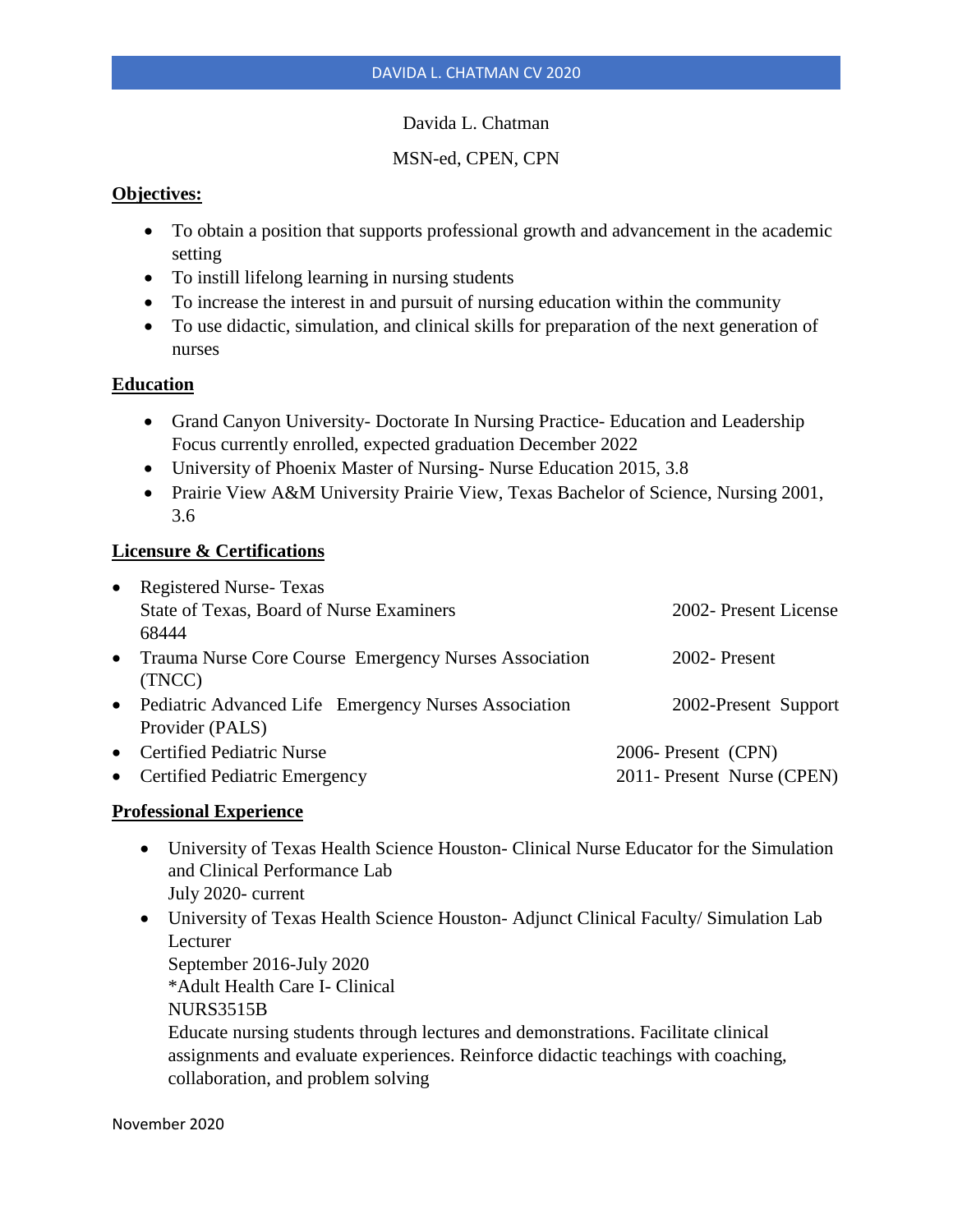\*Simulation for Child and Adolescent Sim20ChldAdo Conduct clinical scenarios that create enhanced nursing experiences while improving student exposure to decision making for safe patient outcomes

\*Reproductive Health Care- Clinical

NURS 3532B

Collaborated with reproductive clinical staff in facilitating simulation for the newborn and post-partum patient. Assisted students in the role play of obstetrical complications and debriefing for clinical care planning. Provided expert knowledge on development of safe practices in patient centered care.

\*Child and Adolescent Healthcare NURS 3536

Managed student schedules by assigning preceptors for pace setter clinical rotations. Promoted clinical engagement in the pediatric clinical setting. Served as a mentor for students interested in pediatric nursing. Participate in clinical planning for each semester

• University of Houston- Adjunct Clinical Faculty/ Skills Lab Lecturer June 2016- current

\*Clinical Nurse Practice I

Introduction to nursing clinical skills for first semester nursing students. Facilitate community observation of typical and atypical pediatric students. Assisted with development of core concepts for pediatric nursing simulations for first semester nursing students.

## \*Clinical Nurse Practice II

Continued education of nursing care skills and care plan development for second semester nursing students. Facilitate traditional (12 hours) pediatric clinical rotations with pre and post conference topics and content expert speakers (Forensic/ Charge Nurse/ Trauma/ Child Life/Nurse Manager)

\*Clinical Nurse Practice III

Capstone clinicals- independent shifts with assigned preceptor with expectations of development and implementation of a process improvement project Critical care pediatric clinical rotation (12 hour shifts)

• Texas Children's Hospital Emergency Center- Registered Nurse June 2016-Current

\*Maintains clinical competence of nursing staff and ensures the delivery of high-quality, age-appropriate, family-centered and cost-effective care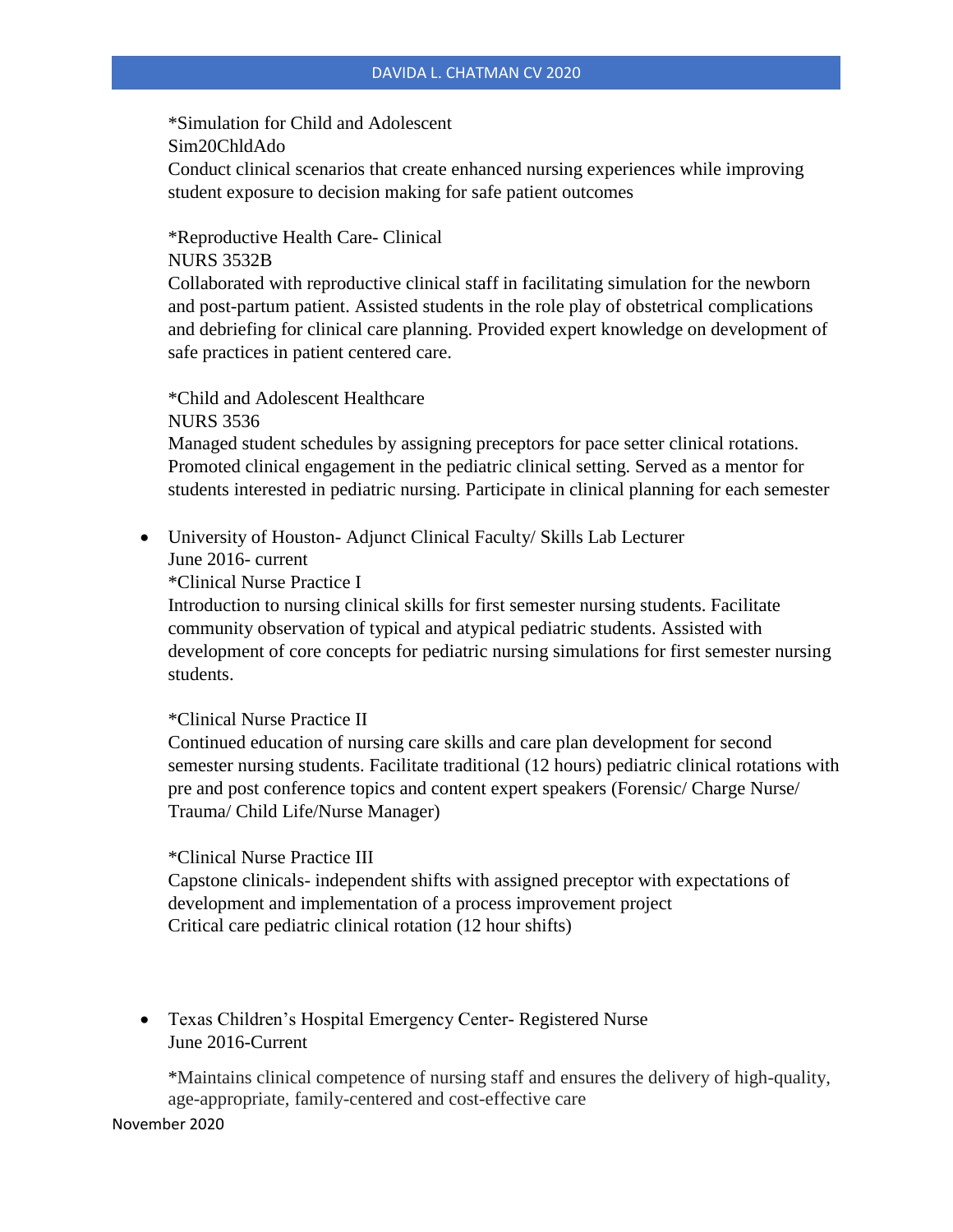Serves as liaison between physicians, family members, nursing staff, and ancillary departments

Provides supervision of the nursing team to ensure efficient operations in the emergency center

Assists departmental leadership in the recruitment, orientation, and training of new staff Monitors productivity and assures that staffing. And resources are aligned with patient care and operational needs

Participates in quality initiatives to develop and monitor clinical outcomes during emergent care

Aligns departmental goals with organizational mission and strategic plan Coordinates and collaborates with stakeholders to create collaborative work relationships that drive performance and quality outcomes in a timely and effective manner

• Texas Children's Hospital Emergency Center- Nurse Manager January 2013-June 2016

\*Supervised  $\sim$  125 employees with a team of four nurse managers for the 4<sup>th</sup> largest freestanding pediatric hospital in the world

Provided support and guidance for unit staff and interdisciplinary teams as needed Assisted with buddy program and successful retention of new

Assisted with evidence-based practice initiatives to improve patient flow by participating and facilitating practice changes with ESI training for decreased LOS in the emergency room

Provided guidance for quality practice counsel- a staff nurse led committee that educated staff on new procedures and updated policies

Mentored staff in leadership roles and for continued education (BSN/ MSN) Partnered with senior nursing students seeking nurse leadership mentor for coursework Coordinated staff call center with empowered tasks that increased accessibility and improved outpatient referrals to the emergency center for continued care

Performed annual evaluations, employee counseling, and employee termination Supervised charge nurses and coached into future leader roles

Hired, developed, counseled staff members into successful pediatric emergency room nurses

• Texas Children's Hospital Emergency Center- Charge Nurse January 2008-2013, June 2016-2018

\*Supervised nursing staff and unlicensed staff on assigned charge nurse shifts Balanced staffing schedules to meet the ongoing assessment of patient needs and maximize patient flow

Collaborate with interdisciplinary teams to meet the needs of the patient Report staffing variations, unit concerns, and summary of unit operations to on call leader as needed

Collaborate with leaders of multi-disciplinary teams in assessing, planning, implementing, and evaluating development of nursing protocols for critical, emergent, and non-emergent conditions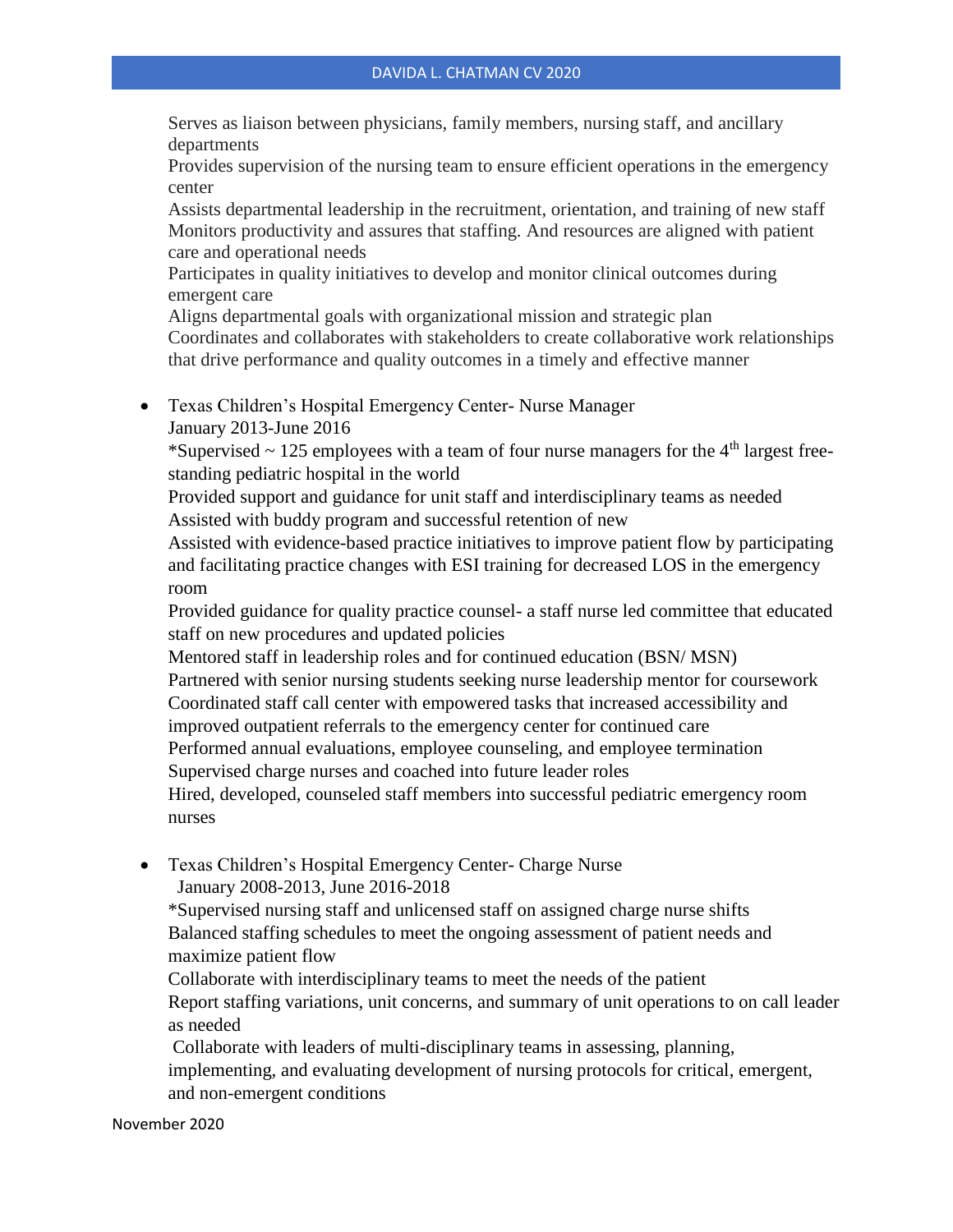- Texas Children's Hospital Bone Marrow Transplant- Registered Nurse September 2012- September 2013 \*Promotes and supports that standards of clinical practice while focusing on ensuring quality and effective patient care Identifies, interprets, and triage clinical nature and initiate proper nursing actions Collaborated with team of 5 nurses to provide competent care to pediatric bone marrow transplant patients by administration of hydration, blood, blood products, chemotherapy, and antibiotics as indicated
- Harris County Hospital District Assistant Nurse Manager January 2006- November 2007 \*Developed a tracking system of synagis administration for RSV patients meeting clinical criteria Participated in annual baby shower community event for new mothers Supported EKG training for patient care assistants in the outpatient clinical setting Introduced unit-based huddles for information sharing prior to clinic shifts Evaluated nursing and unlicensed staff Successfully retained new hires (100%)
- Harris County Hospital District- Registered Nurse January 2002- January 2006

# **Professional Accomplishments**

### **Staff Retention Chair February 2016-February 2019**

Responsible for staff retention activity planning

Partners with nursing leadership for engagement with staff related concerns

Developed buddy system for new hires to foster staff retention

## **Trauma Core Team Nurse October 2015-2018**

Review and evaluate on a weekly basis trauma cases for improvement opportunities

Secure interdisciplinary partnerships for evidence-based practice initiatives to promote best outcomes in trauma patients

Promote continuing education throughout the community related to pediatric trauma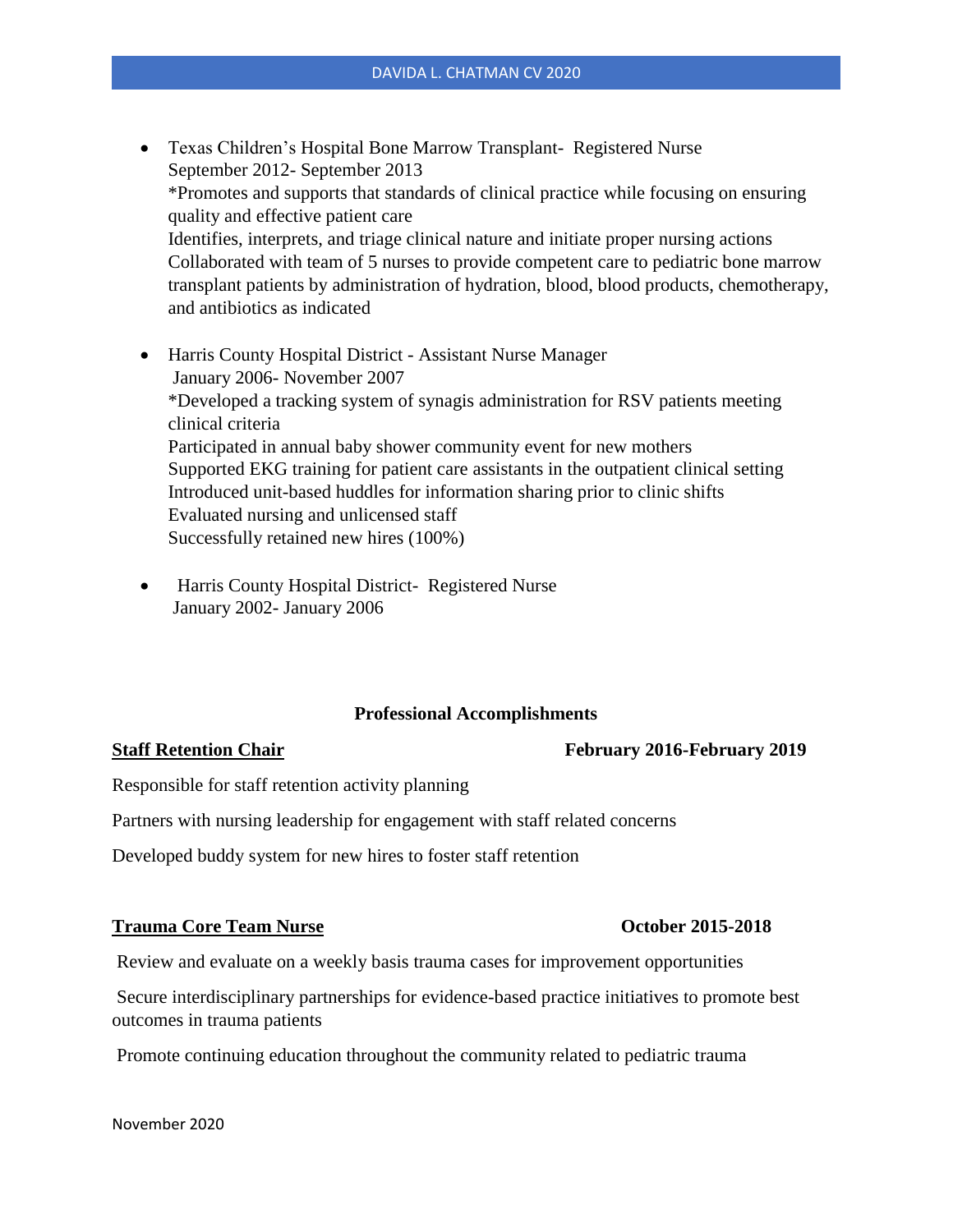### DAVIDA L. CHATMAN CV 2020

### **Quality Practice Council Nurse Manager March 2014 – March 2015**

Support staff in process improvement recommendations and action plans for best outcomes

Participate in data collection for a variety of projects

Proposed district assignments for team members to ensure 1:1 educational offering

Created reminder binders for low frequency high risk procedures

Attended J.A. Inspire Career Event: three-day conference in Baytown, Texas (October 2015)

Revised shock protocol practice using evidence-based practice guidelines to improve patient care outcomes

## **Staff Mentor October 2012- Current**

Conduct one on one sessions for professional and personal development in nursing for identified staff members

Provide resources for successful transition into professional nursing role

Offers professional guidance and feedback on performance and progress

Maintain a healthy relationship throughout mentorship process

Encourage independence with self-reflection and journaling

## **Texas Children's Hospital Magnet Delegate October 2012 and October 2010**

Gained new knowledge on magnet process to share with shared governance committee

Obtained professional networking with similar organizations for shared nursing practice

## **Staff Operations Chair Chair Chair Chair Chair Chair Chair Chair Chair Chair Chair Chair Chair Chair Chair Chair Chair Chair Chair Chair Chair Chair Chair Chair Chair Chair Chair Chair Chair Chair Chair Chair Chair Chair**

Reformed safe staffing reporting process to include action plans and recommendations from the committee

Coordinated Nurse's Week activities for 2011 & 2012, 2015- 2017 which included free continuing education units for both day and night shifts- a first time offering for the organization

Incorporated review of the nurse practice act in monthly meetings and reviewed staff related policies as indicated

November 2020 Promoted staff involvement in action planning for process improvements through increased engagement workshops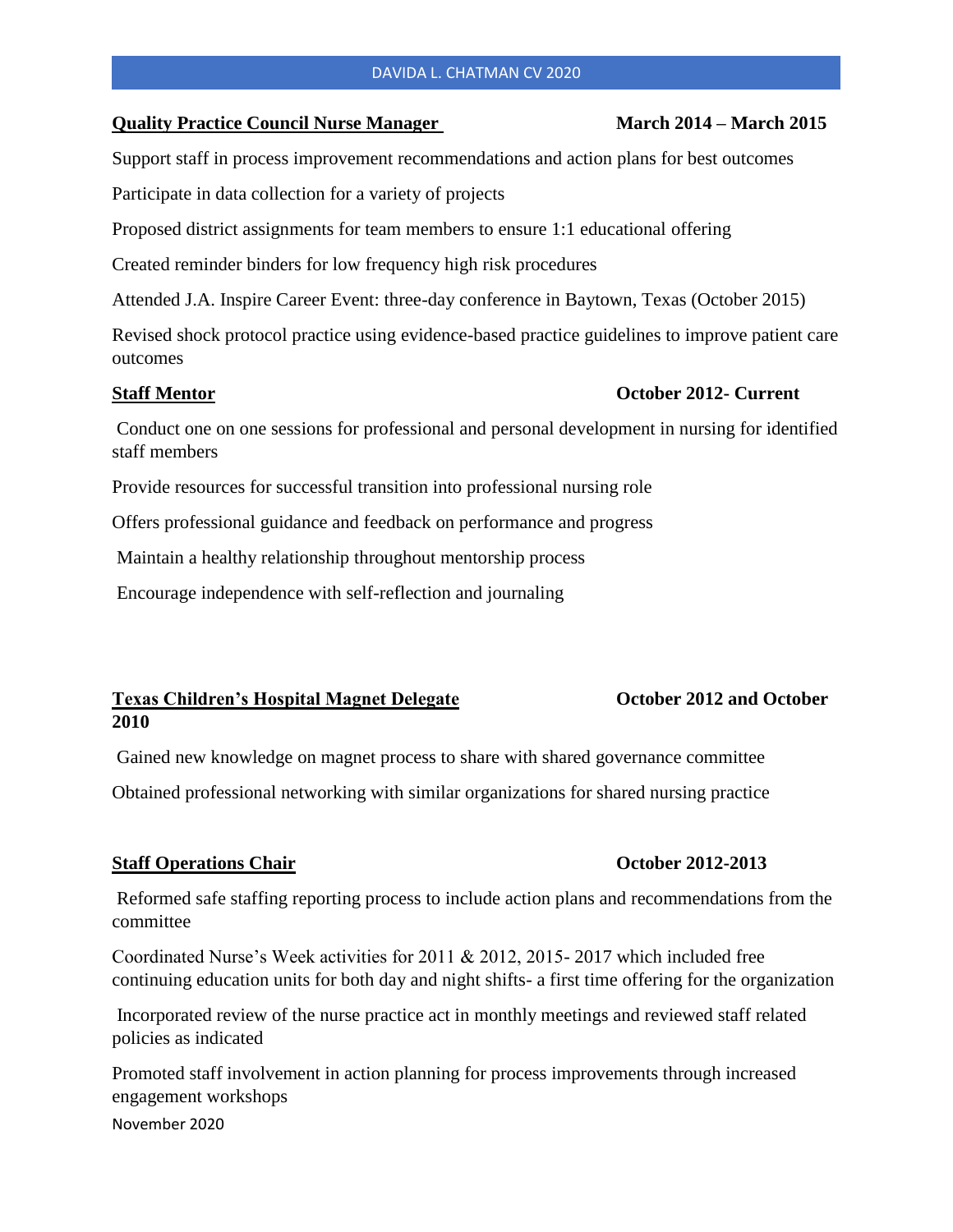## **Texas Children's Hospital Excel Member August 2009- December 2013**

Active member of clinical ladder program which focus on highlights for continuing education, community involvement, and professional development

## **Harris County Hospital District- Community Partner**

Coordinated a variety of nursing staff professional advancement opportunities

Assisted with neonatal RSV prevention education and interventions

Participated with health fairs for screening and promotion of health concerns

### **Professional Memberships**

Texas Nurse Association **August 2018**- present Sigma Theta Tau International April 2016- present Honor Society of Nursing Alpha Kappa Alpha Sorority Incorporated November 2003- present

## **References**

Shatoi King

## 21 Santa Clara Drive